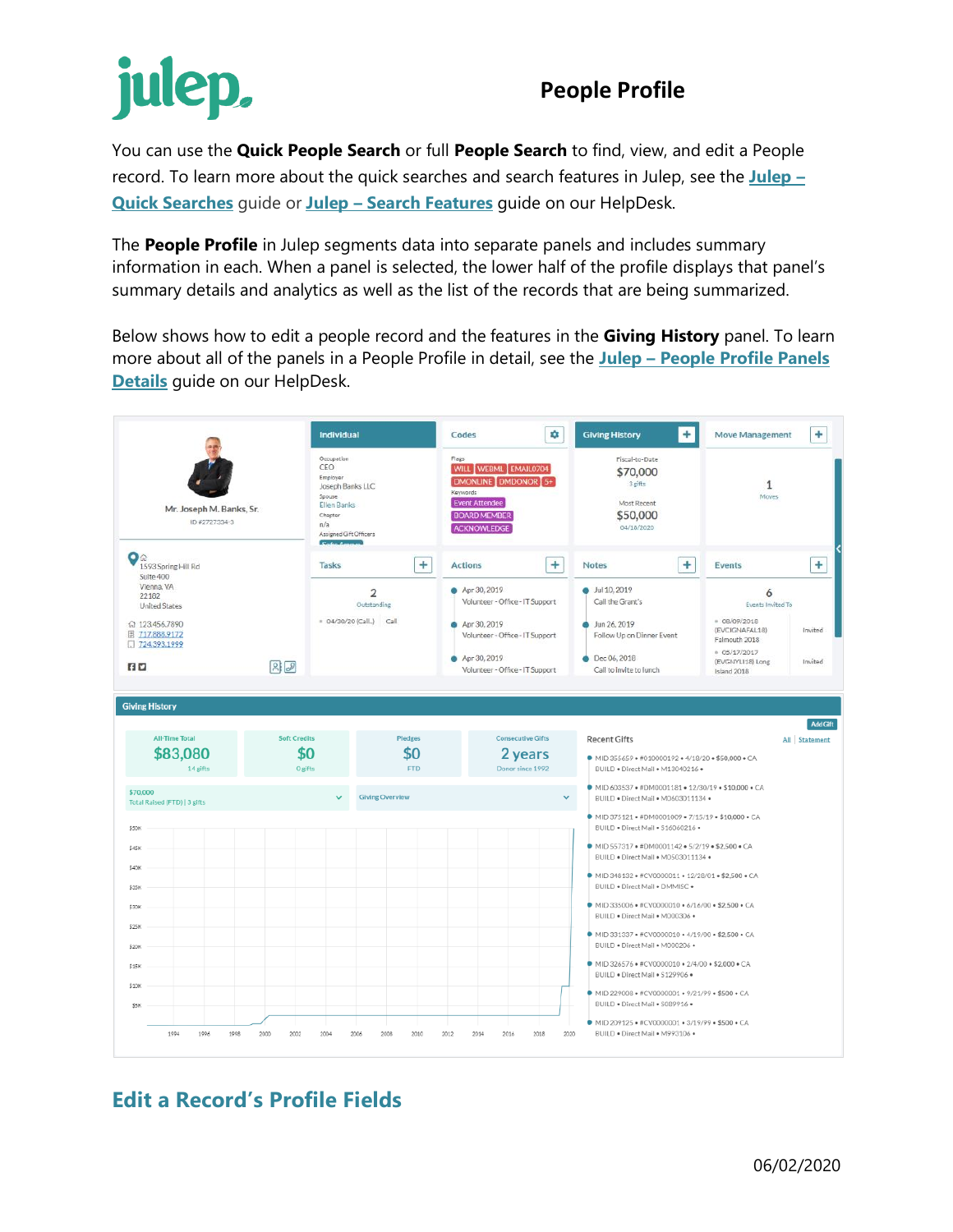- Click the **Individual** or **Organization** panel to open the **Edit Record** screen. The information shown in these panels depends on the **People Type** selected for the record.

|                                              | <b>Individual</b>                                                                    | Organization                                                                                                                  |                                    |  |  |  |
|----------------------------------------------|--------------------------------------------------------------------------------------|-------------------------------------------------------------------------------------------------------------------------------|------------------------------------|--|--|--|
|                                              | Occupation<br>Employer<br>Spouse<br>Chapter<br>Connecticut<br>Assigned Gift Officers | Type of Organization<br>Foundation<br>Industry Category<br>Created On<br>07/19/2002<br>EIN#<br>Chapter<br>Heartland - IN & KY |                                    |  |  |  |
| Profile                                      |                                                                                      | Contact                                                                                                                       |                                    |  |  |  |
| Type                                         | Gift Officer Tracking#                                                               | Home Phone                                                                                                                    | Address Type                       |  |  |  |
| Individual<br>$\ddot{\phantom{0}}$           | $\alpha$                                                                             | (123) 456-7890                                                                                                                | Home<br>$\check{ }$                |  |  |  |
| Code                                         | Occupation                                                                           | Cell Phone                                                                                                                    | Find an Address                    |  |  |  |
| Donor<br>$\ddot{}$                           | CEO                                                                                  | (724) 393-1999                                                                                                                | $\bullet$<br>Enter a location      |  |  |  |
| Assign Gift Officer                          | Employer                                                                             | Work Phone                                                                                                                    | Street                             |  |  |  |
|                                              | Joseph Banks LLC                                                                     | (717) 888-9172                                                                                                                | 1593 Spring Hill Rd                |  |  |  |
| 11111 - Sofia Amaya X Select Gift Officer(s) | Formal Salutation                                                                    | Fax                                                                                                                           |                                    |  |  |  |
| Chapter                                      | Mr. Banks                                                                            | в<br>404.393.7654                                                                                                             | Suite 400                          |  |  |  |
| $- n/a$<br>$\checkmark$                      | Informal Salutation                                                                  | Email Address                                                                                                                 | Additional Address Line            |  |  |  |
| Industry                                     | Joe                                                                                  | $\overline{\mathbf{M}}$                                                                                                       | City                               |  |  |  |
| $\checkmark$                                 | Mail Salutation                                                                      | Website                                                                                                                       | Vienna<br>State / Zip / Plus4      |  |  |  |
|                                              | Mr. & Mrs. Banks                                                                     | $\bullet$<br>www.cmdi.com                                                                                                     |                                    |  |  |  |
| Prefix<br>Mr.<br>×                           |                                                                                      | Facebook                                                                                                                      | ⊠<br>VA<br>$\pmb{\times}$<br>22182 |  |  |  |
|                                              | Mail Name<br>Joe and Ellen                                                           | $\blacksquare$<br>https://www.facebook.com/cmdi.crimson                                                                       | Country                            |  |  |  |
| First Name                                   |                                                                                      |                                                                                                                               | United States<br>$\check{~}$       |  |  |  |
| Joseph                                       | Primary Mail Record                                                                  | Twitter<br>v<br>https://twitter.com/CrimsonCRM                                                                                |                                    |  |  |  |
| Middle Name                                  | DOB<br>盖<br>01/01/1969                                                               |                                                                                                                               |                                    |  |  |  |
| М.                                           |                                                                                      | Assistant Phone<br>Ŵ<br>$( # # #) # # # - # # # #$                                                                            |                                    |  |  |  |
| Last Name or Company/Organization            | Title                                                                                |                                                                                                                               |                                    |  |  |  |
| Banks                                        |                                                                                      | Assistant Email Address<br>$\overline{\mathbf{M}}$                                                                            |                                    |  |  |  |
| Suffix                                       | Assistant                                                                            | joegrant@joegrant12A3.com                                                                                                     |                                    |  |  |  |
| ×<br>Sr.                                     | Tina Johnson                                                                         |                                                                                                                               |                                    |  |  |  |
| Spouse                                       |                                                                                      |                                                                                                                               |                                    |  |  |  |
| Ellen Banks                                  |                                                                                      |                                                                                                                               |                                    |  |  |  |
| In Memory of (2)                             |                                                                                      |                                                                                                                               |                                    |  |  |  |
|                                              |                                                                                      |                                                                                                                               |                                    |  |  |  |
|                                              |                                                                                      |                                                                                                                               |                                    |  |  |  |

The majority of the fields will open in a fully editable format as displayed above. When you have made all appropriate changes, click the **Save** button at the bottom right. Click the **Cancel** button to undo any changes made without saving. You can exit the **Edit Record** screen by clicking the red **X** at the top right.

## **Giving History**

- In the **Giving History** panel, you will see the **Fiscal-to-Date** total with the number of gifts that equal that amount and the **Most Recent** contribution amount and date.
- Click the  $\pm$  button to add a new gift under the people profile. Once you have added the contribution information in the new money screen, press the **Save** button.
- When you click within the **Giving History** panel, the lower left side of the panel summary will display a visualization of total contribution history and analytics such as totals by All-Time, Soft Credits, Pledges, and Consecutive years given while the right side of the panel summary will display a list of **Recent Gifts**.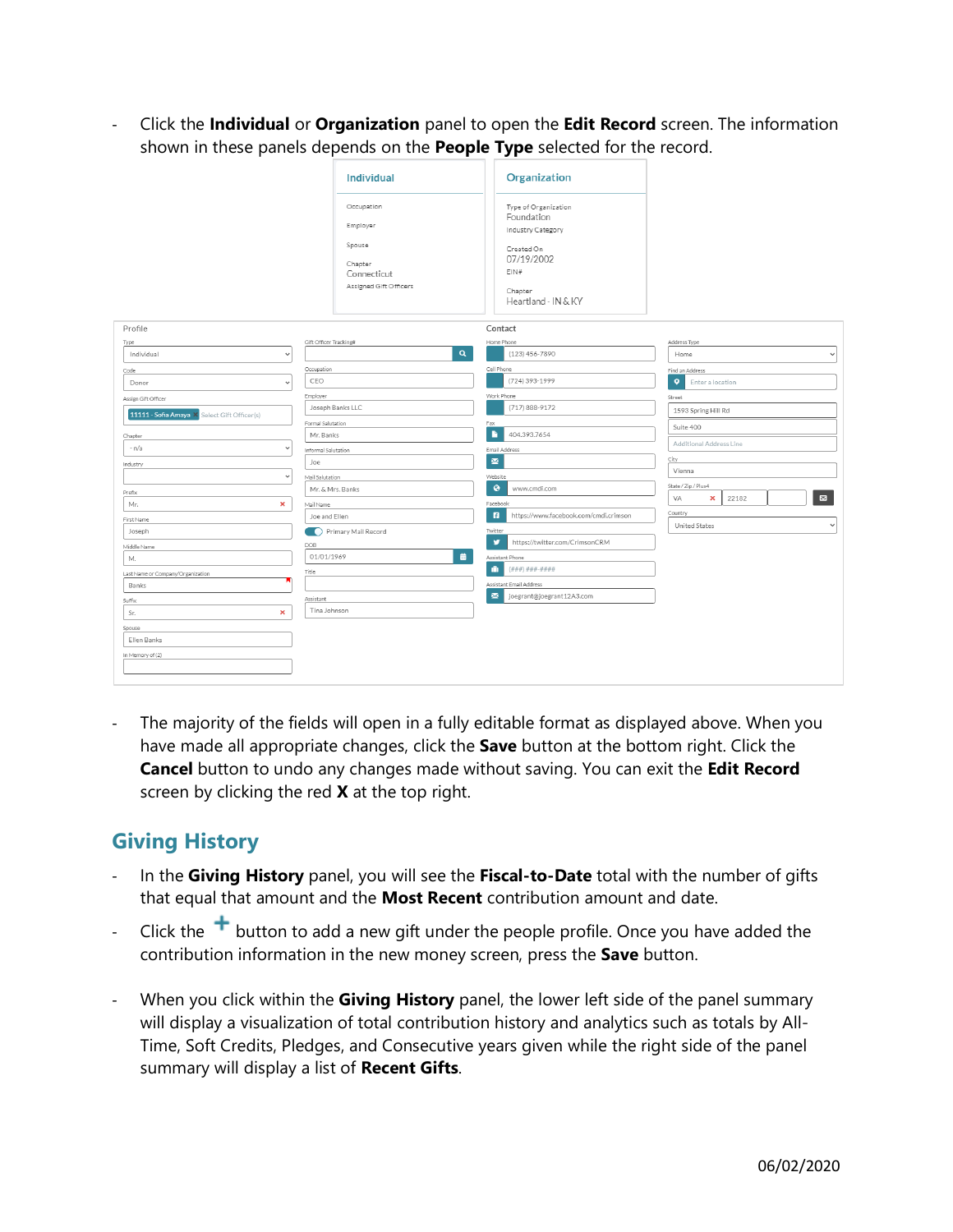

Click the arrows on the cards on the left side to display dropdowns showing more information. The left dropdown will display Total Raised (FTD), amount raised Last Fiscal

Year, and amount raised Two Fiscal Years Ago. The right dropdown will display

The Graph will display contributions over time. Hovering over the graph along the line will show information on each contribution.



- When you click a recent gift on the right side of the panel summary, it will open that contribution record so you can view and/or edit money details.
- Click **All** to see all live gifts or **Statement** to see gifts that may no longer be live along with the adjustments that have been applied such as refunds or chargebacks.

**BIRE**